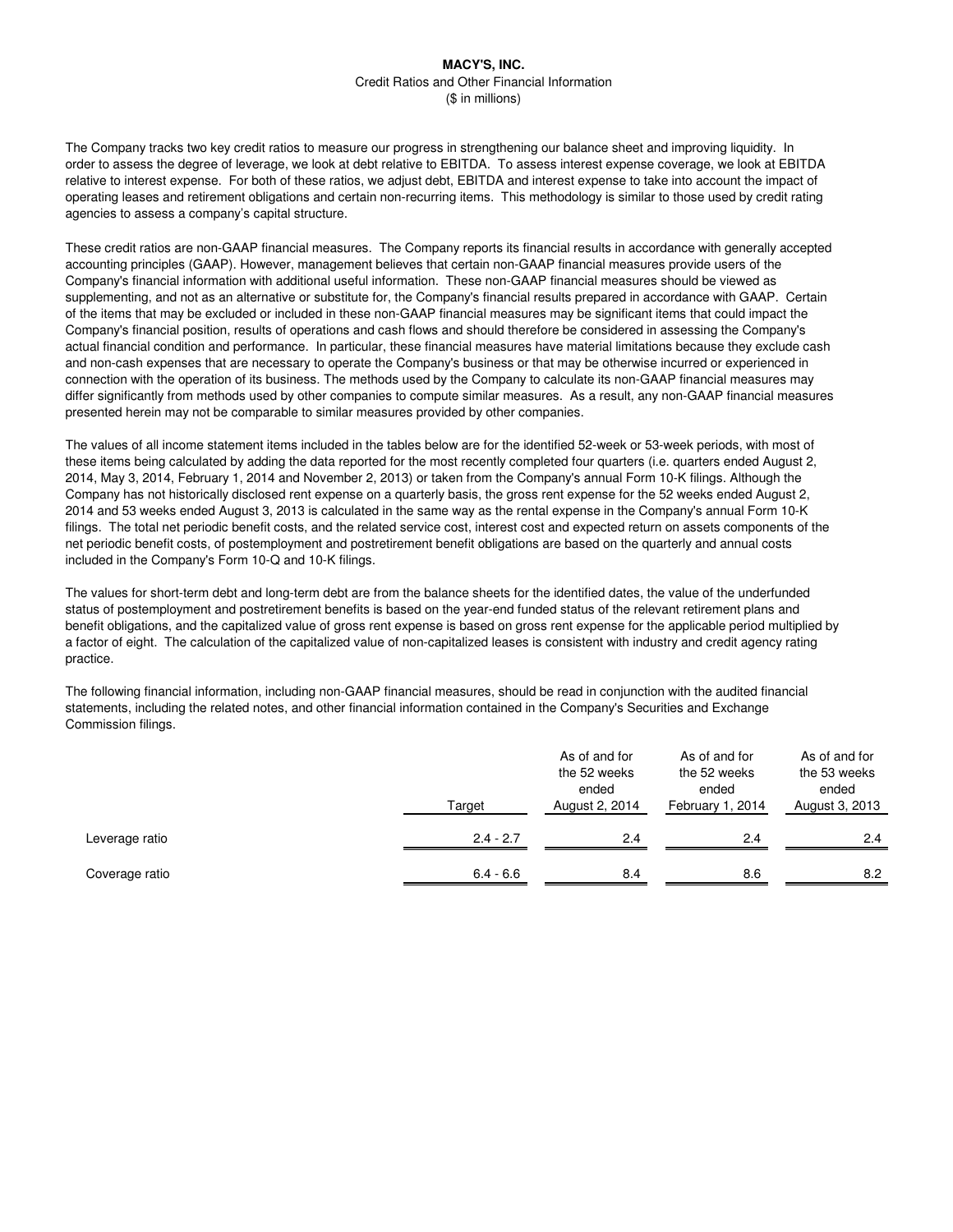### **Adjusted EBITDA**

Management believes that Adjusted EBITDA is a useful measure in evaluating the Company's ability to generate cash flow from its operations.

As computed below, Adjusted EBITDA represents earnings before interest, taxes and depreciation and amortization, adjusted to exclude the effects of impairments, store closing and other costs, gross rent expense, and the excess of the net periodic benefit costs of the Company's postretirement and postretirement benefit obligations over the related service cost components of such benefit costs.

|                                                                                                                              | As of and for<br>the 52 weeks<br>ended<br>August 2, 2014 |       | As of and for<br>the 52 weeks<br>ended<br>February 1, 2014 |       | As of and for<br>the 53 weeks<br>ended<br>August 3, 2013 |       |
|------------------------------------------------------------------------------------------------------------------------------|----------------------------------------------------------|-------|------------------------------------------------------------|-------|----------------------------------------------------------|-------|
| Most Comparable GAAP Measure:                                                                                                |                                                          |       |                                                            |       |                                                          |       |
| Net income                                                                                                                   | \$.                                                      | 1,504 | \$                                                         | 1,486 | \$                                                       | 1,373 |
| Non-GAAP Measure:                                                                                                            |                                                          |       |                                                            |       |                                                          |       |
| Net income                                                                                                                   | \$                                                       | 1,504 | \$                                                         | 1.486 | \$                                                       | 1,373 |
| Add back interest expense                                                                                                    |                                                          | 397   |                                                            | 390   |                                                          | 405   |
| Add back premium on early retirement of debt                                                                                 |                                                          |       |                                                            |       |                                                          | 133   |
| Deduct interest income                                                                                                       |                                                          | (2)   |                                                            | (2)   |                                                          | (3)   |
| Add back federal, state and local income tax expense                                                                         |                                                          | 824   |                                                            | 804   |                                                          | 777   |
| Add back impairments, store closing and other costs                                                                          |                                                          | 88    |                                                            | 88    |                                                          | 5     |
| Add back depreciation and amortization                                                                                       |                                                          | 1,023 |                                                            | 1,020 |                                                          | 1,040 |
| Add back gross rent expense (Note 1)                                                                                         |                                                          | 297   |                                                            | 289   |                                                          | 283   |
| Add back net periodic benefit costs of the postemployment and<br>postretirement benefit obligations in excess of the service |                                                          |       |                                                            |       |                                                          |       |
| cost components (Note 2)                                                                                                     |                                                          | 36    |                                                            | 100   |                                                          | 100   |
| <b>Adjusted EBITDA</b>                                                                                                       | \$                                                       | 4,167 | \$                                                         | 4,175 | \$                                                       | 4,113 |

#### Note 1

The add back of gross rent expense in calculating Adjusted EBITDA treats the Company's periodic rent expense under the relevant lease agreements in a manner consistent with the Company's owned properties.

| Real estate       |     | 070<br>270 |    |     |
|-------------------|-----|------------|----|-----|
| Personal property |     |            |    |     |
|                   | 297 | 289        | ٠n | 283 |

#### Note 2

The add back of the excess net periodic benefit cost of the Company's postemployment and postretirement benefit obligations over the service cost component of such benefit costs in calculating Adjusted EBITDA recognizes the fact that the service cost components of the net periodic benefit costs are primarily operating type costs and should be included in Adjusted EBITDA, while all other components of the net periodic benefit costs are primarily financing type costs and should be excluded from Adjusted EBITDA. Net periodic benefit costs include, where applicable, service cost, interest cost, expected return on assets, amortization of net actuarial gains and losses and the amortization of prior service costs or credits.

| Net periodic benefit costs:                                |      |       |           |
|------------------------------------------------------------|------|-------|-----------|
| Pension plan                                               | 45   | 154   | \$<br>157 |
| Supplementary retirement plan                              | 47   | 57    | 57        |
| Postretirement benefit obligations                         |      |       |           |
| Less service cost component of net periodic benefit costs: |      |       |           |
| Pension plan                                               | (59) | (112) | (115)     |
| Supplementary retirement plan                              | (3)  | (6    | (6)       |
| Postretirement benefit obligations                         |      | -     |           |
|                                                            | 36   | 100   | 100       |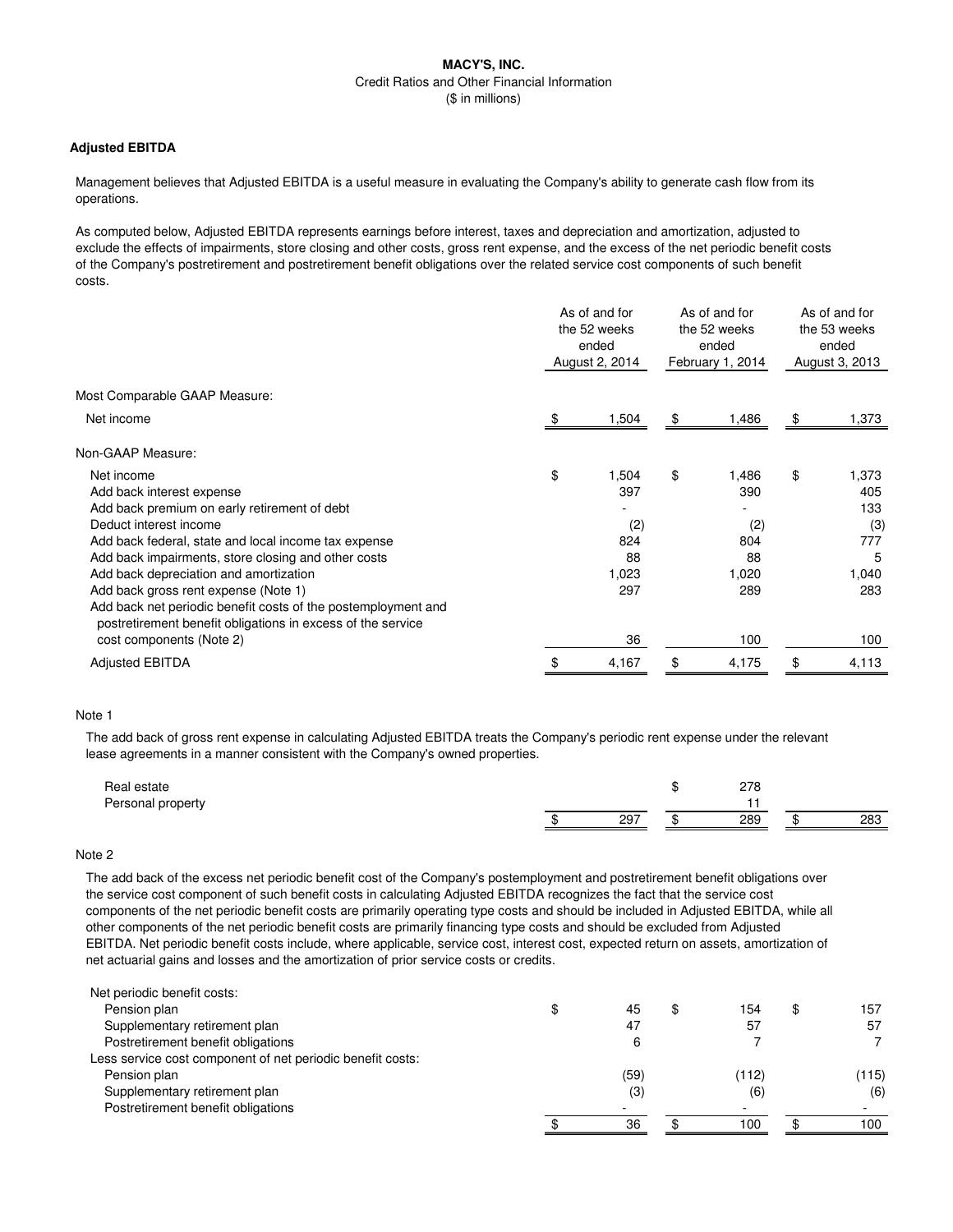#### **Leverage ratio**

Management believes that the leverage ratio, as computed below and defined as Adjusted debt divided by Adjusted EBITDA, is a useful measure in evaluating the Company's ability to cover its debt-like obligations.

As computed below, Adjusted debt represents the Company's short-term and long-term debt, adjusted to include the underfunded status of the Company's postemployment and postretirement benefit obligations, net of an assumed 37% tax benefit, and a rent factor equal to periodic annual reported gross rent expense multiplied by a factor of eight.

As computed above, Adjusted EBITDA represents earnings before interest, taxes and depreciation and amortization, adjusted to exclude the effects of impairments, store closing and other costs, gross rent expense, and the excess of the net periodic benefit costs of the Company's postretirement and postretirement benefit obligations over the related service cost components of such benefit costs.

| Most Comparable GAAP Ratio:<br>\$<br>\$<br>\$<br>Short-term debt<br>483<br>463<br>Long-term debt<br>6,742<br>6,728<br>$\,$<br>\$<br>\$<br>Total debt<br>7,225<br>7,191<br>Net income<br>1,504<br>1,486<br>\$<br>\$<br>4.8<br>4.8<br>Non-GAAP Ratio:<br>\$<br>\$<br>\$<br>Short-term Debt<br>483<br>463<br>Long-term debt<br>6,742<br>6,728<br>Underfunded status of postemployment and<br>580<br>postretirement benefits (Note 1)<br>580<br>2,264<br>Capitalized value of gross rent expense (Note 2)<br>2,376<br>2,312<br>10,181<br>\$<br>10,083<br>\$<br>9,942<br>Adjusted debt<br>\$<br>\$<br><b>Adjusted EBITDA</b><br>4,167<br>4,175<br>2.4<br>2.4 |  | As of and for<br>the 52 weeks<br>ended<br>August 2, 2014 |  | As of and for<br>the 52 weeks<br>ended<br>February 1, 2014 |  | As of and for<br>the 53 weeks<br>ended<br>August 3, 2013 |  |
|---------------------------------------------------------------------------------------------------------------------------------------------------------------------------------------------------------------------------------------------------------------------------------------------------------------------------------------------------------------------------------------------------------------------------------------------------------------------------------------------------------------------------------------------------------------------------------------------------------------------------------------------------------|--|----------------------------------------------------------|--|------------------------------------------------------------|--|----------------------------------------------------------|--|
|                                                                                                                                                                                                                                                                                                                                                                                                                                                                                                                                                                                                                                                         |  |                                                          |  |                                                            |  |                                                          |  |
|                                                                                                                                                                                                                                                                                                                                                                                                                                                                                                                                                                                                                                                         |  |                                                          |  |                                                            |  | 575<br>6,339                                             |  |
|                                                                                                                                                                                                                                                                                                                                                                                                                                                                                                                                                                                                                                                         |  |                                                          |  |                                                            |  | 6,914                                                    |  |
|                                                                                                                                                                                                                                                                                                                                                                                                                                                                                                                                                                                                                                                         |  |                                                          |  |                                                            |  | 1,373                                                    |  |
|                                                                                                                                                                                                                                                                                                                                                                                                                                                                                                                                                                                                                                                         |  |                                                          |  |                                                            |  | $5.0\,$                                                  |  |
|                                                                                                                                                                                                                                                                                                                                                                                                                                                                                                                                                                                                                                                         |  |                                                          |  |                                                            |  |                                                          |  |
|                                                                                                                                                                                                                                                                                                                                                                                                                                                                                                                                                                                                                                                         |  |                                                          |  |                                                            |  | 575<br>6,339<br>764                                      |  |
|                                                                                                                                                                                                                                                                                                                                                                                                                                                                                                                                                                                                                                                         |  |                                                          |  |                                                            |  |                                                          |  |
|                                                                                                                                                                                                                                                                                                                                                                                                                                                                                                                                                                                                                                                         |  |                                                          |  |                                                            |  |                                                          |  |
|                                                                                                                                                                                                                                                                                                                                                                                                                                                                                                                                                                                                                                                         |  |                                                          |  |                                                            |  | 4,113                                                    |  |
|                                                                                                                                                                                                                                                                                                                                                                                                                                                                                                                                                                                                                                                         |  |                                                          |  |                                                            |  | 2.4                                                      |  |

## Note 1

The inclusion of the underfunded status (the amount by which the projected benefit obligation or accumulated postretirement benefit obligation exceeds the fair value of plan assets) of the Company's postemployment and postretirement obligations in Adjusted debt treats the Company's net liability under the relevant benefit plans as debt equivalents. The assumed tax benefit represents the tax deductibility of contributions which impact the funded status of the plans.

| (Overfunded) underfunded status:                                                                      |           |       |           |
|-------------------------------------------------------------------------------------------------------|-----------|-------|-----------|
| Pension plan                                                                                          | \$<br>73) | ,73)  | \$<br>168 |
| Supplementary retirement plan                                                                         | 770       | 770   | 795       |
| Postretirement benefit obligations                                                                    | 223       | 223   | 250       |
| Less income tax effect of underfunded status of the<br>pension and supplementary retirement plans and |           |       |           |
| postretirement benefit obligations                                                                    | (340)     | (340) | (449)     |
|                                                                                                       | 580       | 580   | 764       |
|                                                                                                       |           |       |           |

# Note 2

The inclusion of the capitalized value of gross rent expense, as calculated by multiplying the periodic annual reported gross rent expense by a factor of eight, in adjusted debt treats the Company's primary liability under the relevant leases as a debt equivalent.